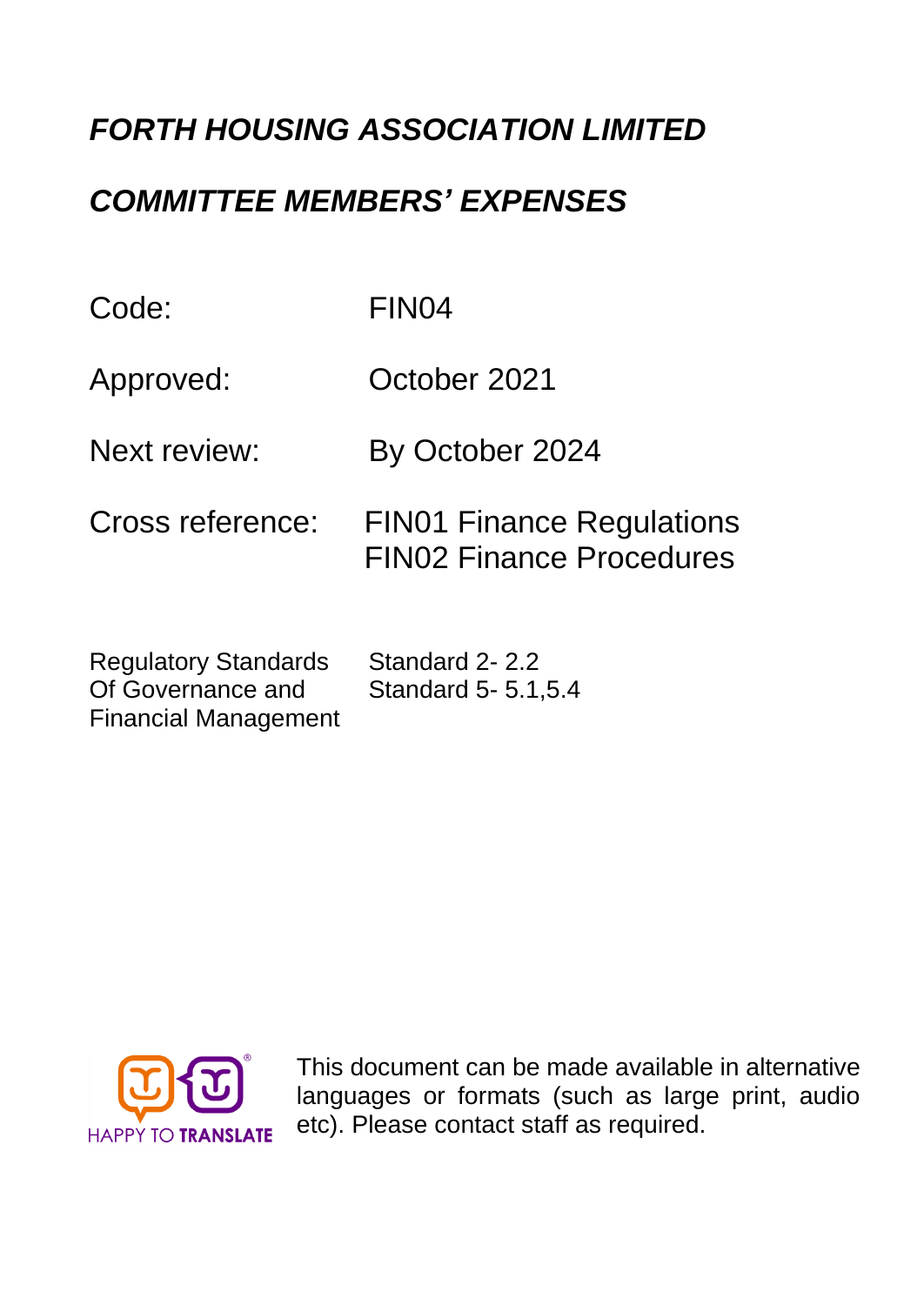# *FORTH HOUSING ASSOCIATION LIMITED*

# *COMMITTEE MEMBERS' EXPENSES*

#### **1. INTRODUCTION**

1.1 This policy lays out the principles upon which committee expenses will be managed with the current levels of payment included.

#### **2. LEGITIMATE EXPENSES**

- 2.1 Forth HA recognises the following as legitimate expenses, which can be claimed by Committee:
	- $\blacksquare$  travel to and from events, Committee Meetings etc;
	- $\blacksquare$  travel associated with Association business:
	- **E** meals taken during such business; and
	- **E** care of dependants during such business
	- a committee member will be reimbursed for any loss of earning or annual leave entitlement which are consistent with the determination made by The Scottish Housing Regulator.
	- **Provided that these represent voluntary activities.**

#### **3. TRAVEL**

- 3.1 Travel costs to attend meetings, conferences or to conduct any business on behalf of the Association will be paid for by the Association.
- 3.2 Where personal cars are used, the appropriate insurance cover should be in place and reimbursement will be at the current JNC mileage rates, as provided by Employers In Voluntary Housing (EVH).
- 3.3 Otherwise, standard class public transport should generally be used or, where more appropriate (e.g. lack of reliable public transport, security, medical reasons, etc) taxis should be taken.
- 3.4 Where taxis or cars are used, as many people as possible should share these.
- 3.5 Parking costs will also be reimbursed, where cars are used.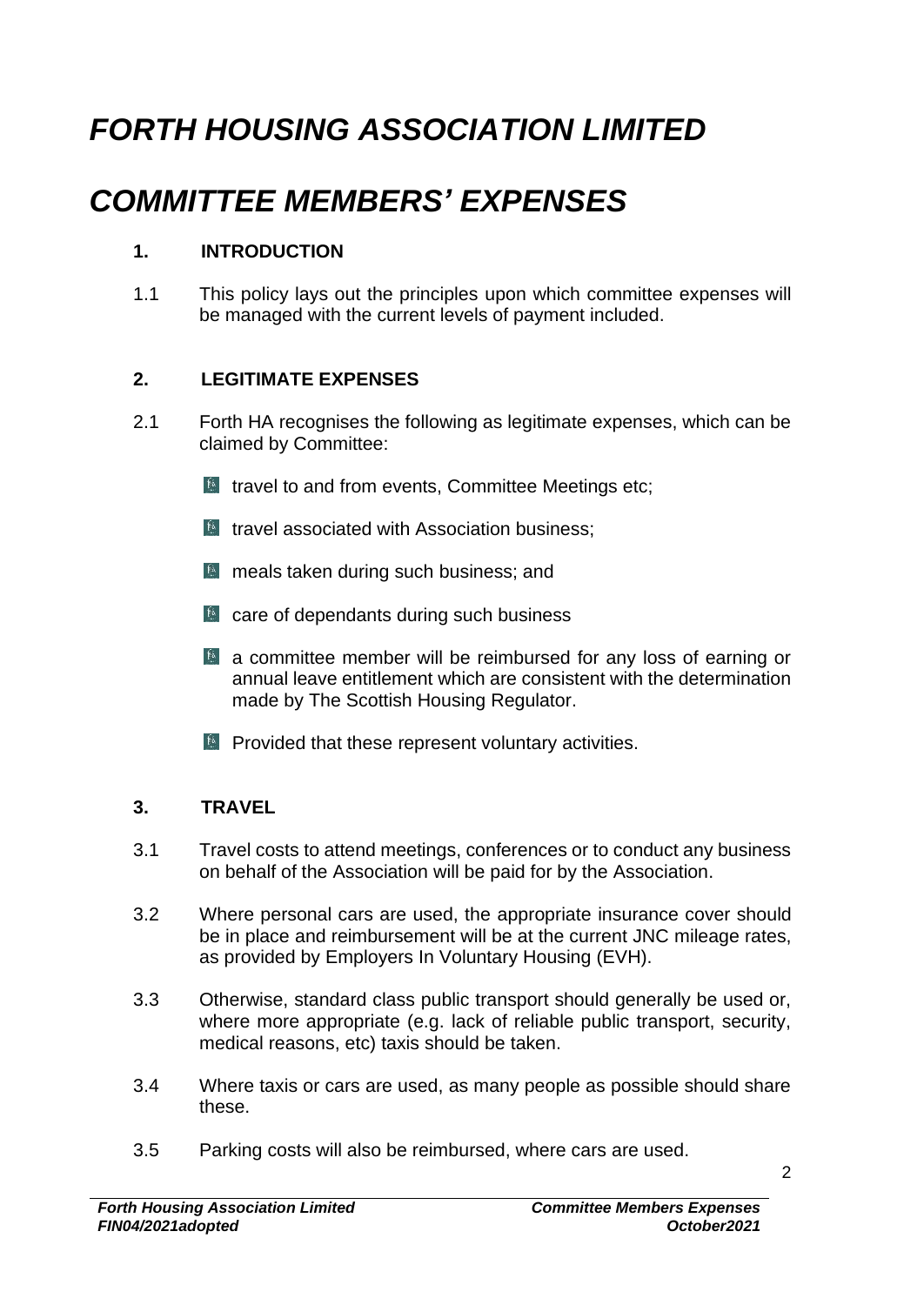#### **4. SUBSISTENCE ALLOWANCE**

- 4.1 A subsistence allowance will be paid to cover the cost of meals for Committee Members who are operating out with the local geographical area and where these are not provided as part of events being attended.
- 4.2 Allowances will be paid at the following levels:

| <b>Breakfast</b>      | ٠<br>٠ | £ 8.00 |
|-----------------------|--------|--------|
| l <sup>f⊾</sup> Lunch | ٠      | £10.00 |
| <b>Inner</b>          | ٠<br>٠ | £20.00 |

#### **5. OVERNIGHT ALLOWANCE**

5.1 An overnight allowance of £25 per night will be payable to cover incidental costs when attendance at seminars, conferences, etc requires Committee Members to be away overnight.

#### **6. ACCOMMODATION**

6.1 Overnight accommodation will normally be provided as part of a delegate fee when Committee Members attend training, conferences, or other events on behalf of the Association. Where this is not the case the Association will book suitable accommodation.

#### **7. CARE OF DEPENDANTS**

- 7.1 Childminding expenses for children under 16 years of age and costs for sitting with adult dependants who are in receipt of Attendance Allowance will be paid to Committee Members, provided they confirm that attendance at the meeting or event would not have been possible without this.
- 7.2 Payment will only be made if a non-household member is required to provide the service and will be at the appropriate national minimum wage rate.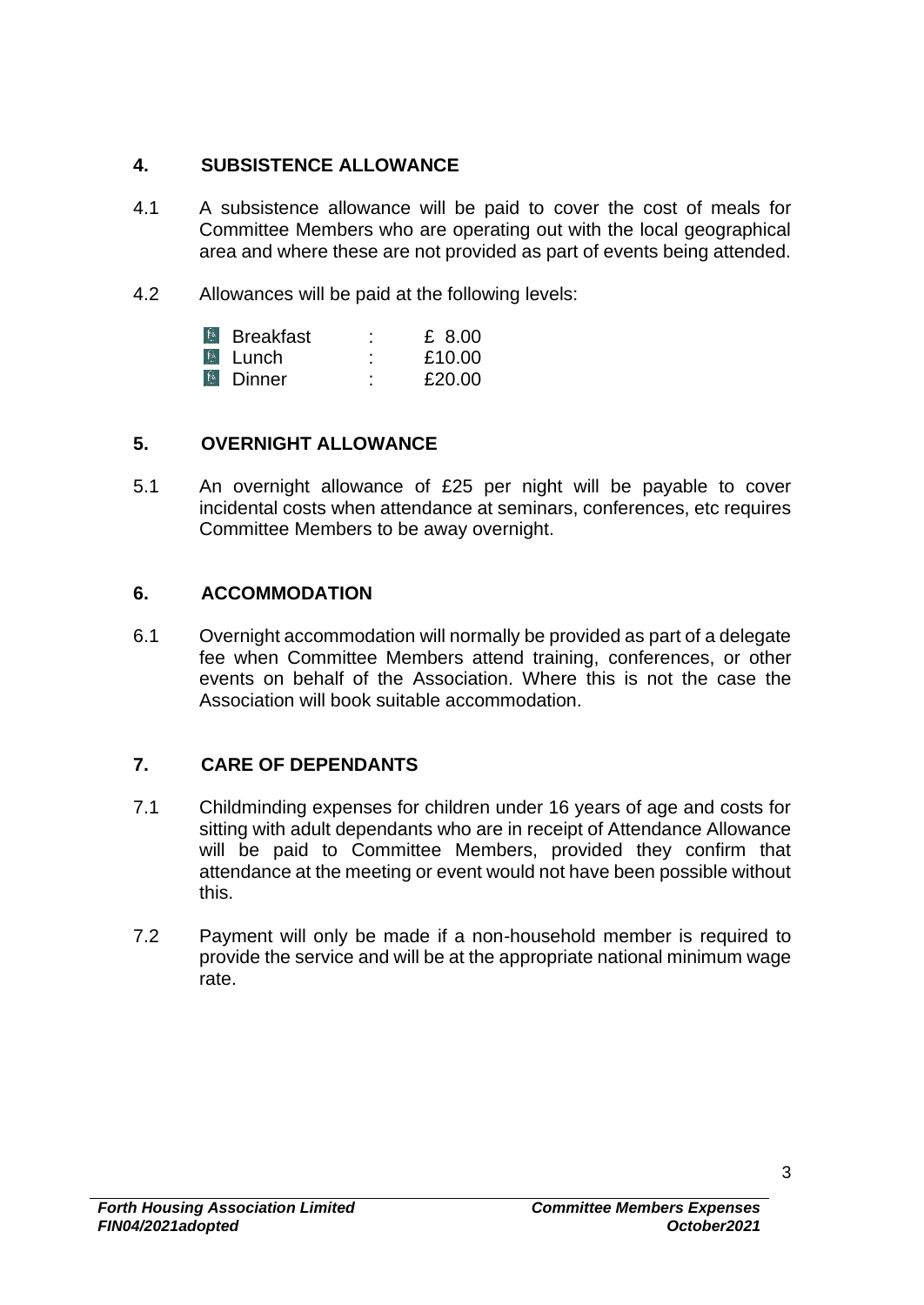#### **8. LOSS OF EARNINGS**

- 8.1. In exceptional circumstances the Association may pay loss of earnings to committee members provided the following are met:
	- $\blacksquare$  The payment is not being made in respect to a routine meeting
	- **The meeting or event could not have reasonably been held at an** alternative time
	- **Extra The attendance of the Committee Member was required and** authorised by the Management Committee
	- Another Committee Member who would not lose earnings could either not attend in their place, or it would not have been appropriate for them to attend in their place e.g. where an office bearer should attend
	- **EXTE Claimant must provide the name and address of their employer** who will be contacted by the Director to provide written confirmation that unpaid leave has been taken and the level of earnings lost by the individual.
	- **Forth HA will pay up to the following maximum amounts for loss of** earnings:
		- Half day (up to and including 4 hours)  $£35$
		- One day (over 4 hours) **ETO**
- 8.2 Loss of earnings to those Committee Members who are self-employed will be at the discretion of the Management Committee.

#### **9. REPRESENTATION ON OTHER ORGANISATIONS**

- 9.1 Management Committee Members may be asked to represent Forth on other organisations. Payment of expenses will be in line with all conditions referred to in this policy.
- 9.2 Where a Committee Member is representing another organisation all expenses paid to Committee Members must be reimbursed by that organisation and not by Forth.

#### **10. EXPENSES CLAIMS**

- 10.1 All claims should be submitted in line with the Finance Procedures.
- 10.2 Prior to payment all expenses claims will require to be authorised by the Treasurer or an alternative Office-bearer.

#### **11. ALLOWANCES CLAIMS**

11.1 Claims for allowances should be made prior to the event and will be paid in time for the event.